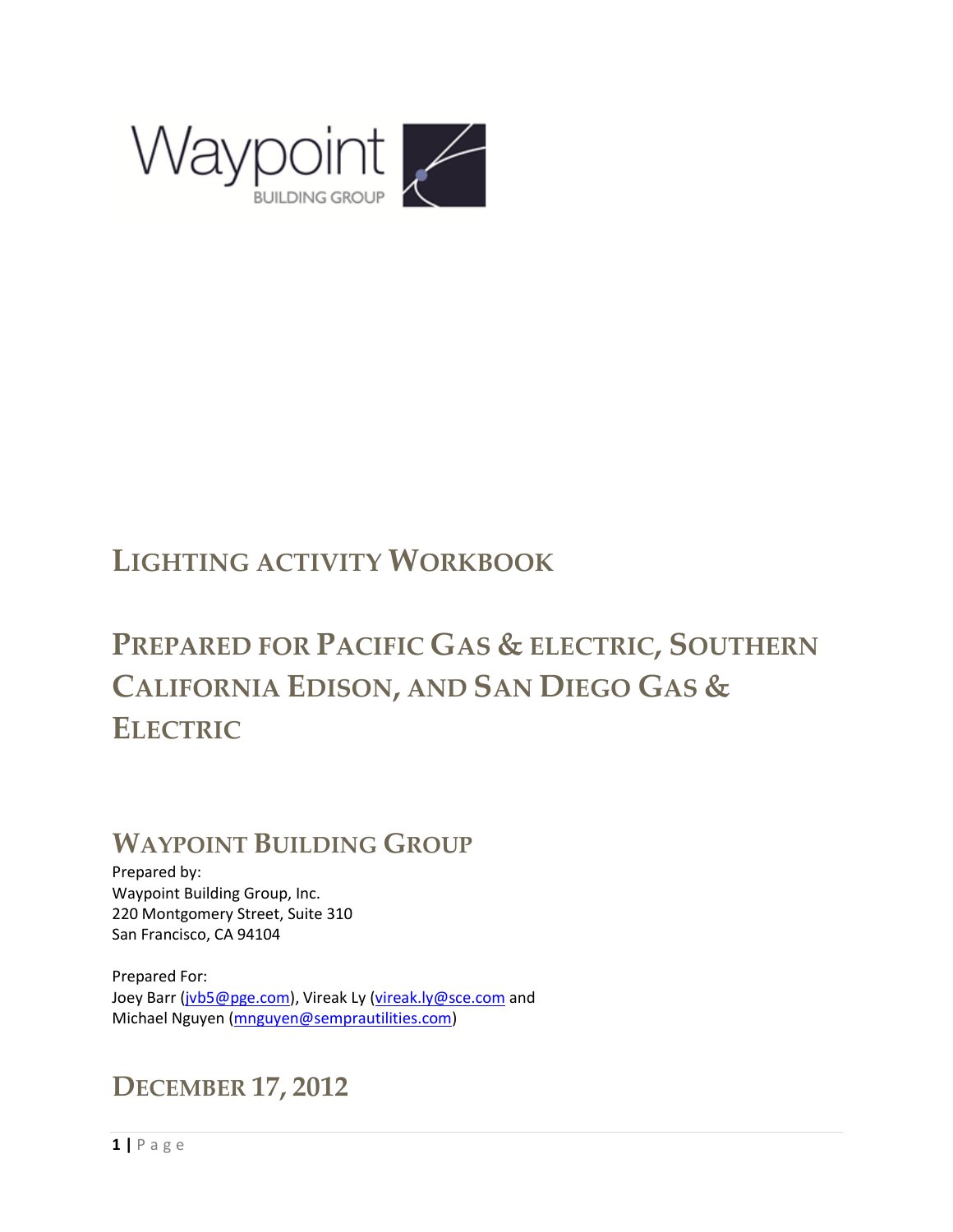**Prepared By: Dave Bend; [davebend@waypointbuilding.com](mailto:davebend@waypointbuilding.com) Andres Potes; [andrespotes@waypointbuilding.com](mailto:andrespotes@waypointbuilding.com)**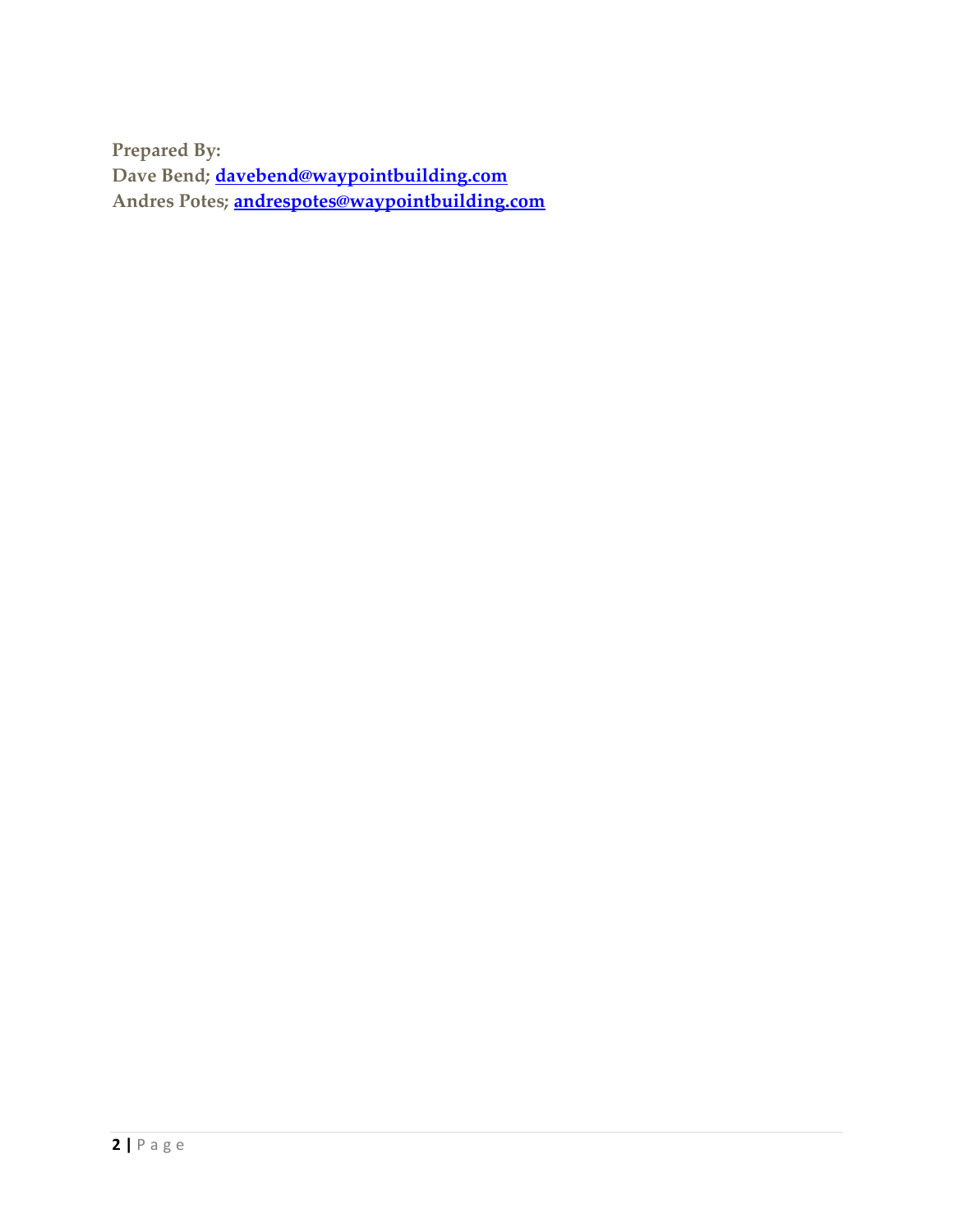## **ACKNOWLEDGEMENTS**

The Lighting Activity Workbook is the culmination of discussions with energy efficiency experts from Pacific Gas and Electric Company, San Diego Gas and Electric Company, and Southern California Edison as well as other energy efficiency organizations and government agencies. The following is a summary of these contributors:

Julie Ahner, Pacific Gas and Electric Company Joey Barr, Pacific Gas and Electric Company Caroline Chen, Southern California Edison Kelly Cunningham, California Lighting Technology Center Pat Eilert, Pacific Gas and Electric Company Megan Erwin, Pacific Gas and Electric Company Nicola Forster, Pacific Gas and Electric Company Richard Greenburg, Southern California Edison Yun Han, Southern California Edison Debbie Hanner, Sacramento Municipal Utility District Taylor Jantz-Sell, United States Environmental Protection Agency Scott Kessler, New York State Energy Research and Development Authority Jon Linn, Northeast Energy Efficiency Partnership Vireak Ly, Southern California Edison Robert Marcial, Pacific Gas and Electric Company Michael McGaraghan, Energy Solutions Dan Mellinger, Efficiency Vermont Ryan Moore, New York State Energy Research and Development Authority Pam Murray, Pacific Gas and Electric Company Michael Nguyen, San Diego Gas and Electric Company Levin Nock, Bonneville Power Administration Mark Rehley, Northwest Energy Efficiency Alliance Irfan Rehmanji, British Columbia Hydro Andrea Riemann, Pacific Gas and Electric Company Ellen Roth, Pacific Gas and Electric Company Linda Sandahl, Pacific Northwest National Laboratory Vicky Sharma, San Diego Gas and Electric Company Joel Smith, Puget Sound Energy Nate Taylor, San Diego Gas and Electric Company Hewan Tomlinson, United States Environmental Protection Agency Alina Zohrabian, Pacific Gas and Electric Company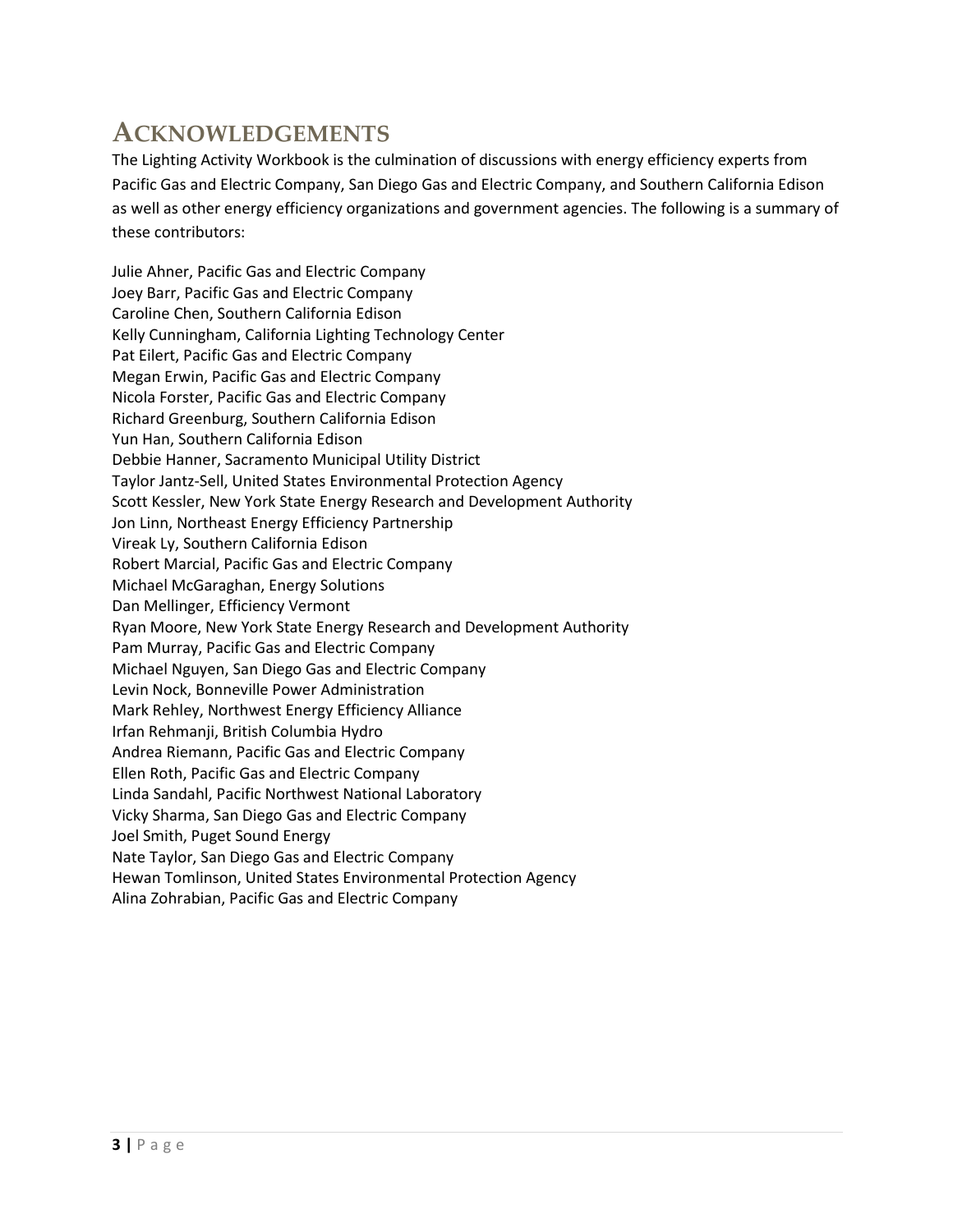## **Contents**

## **List of Figures**

|--|--|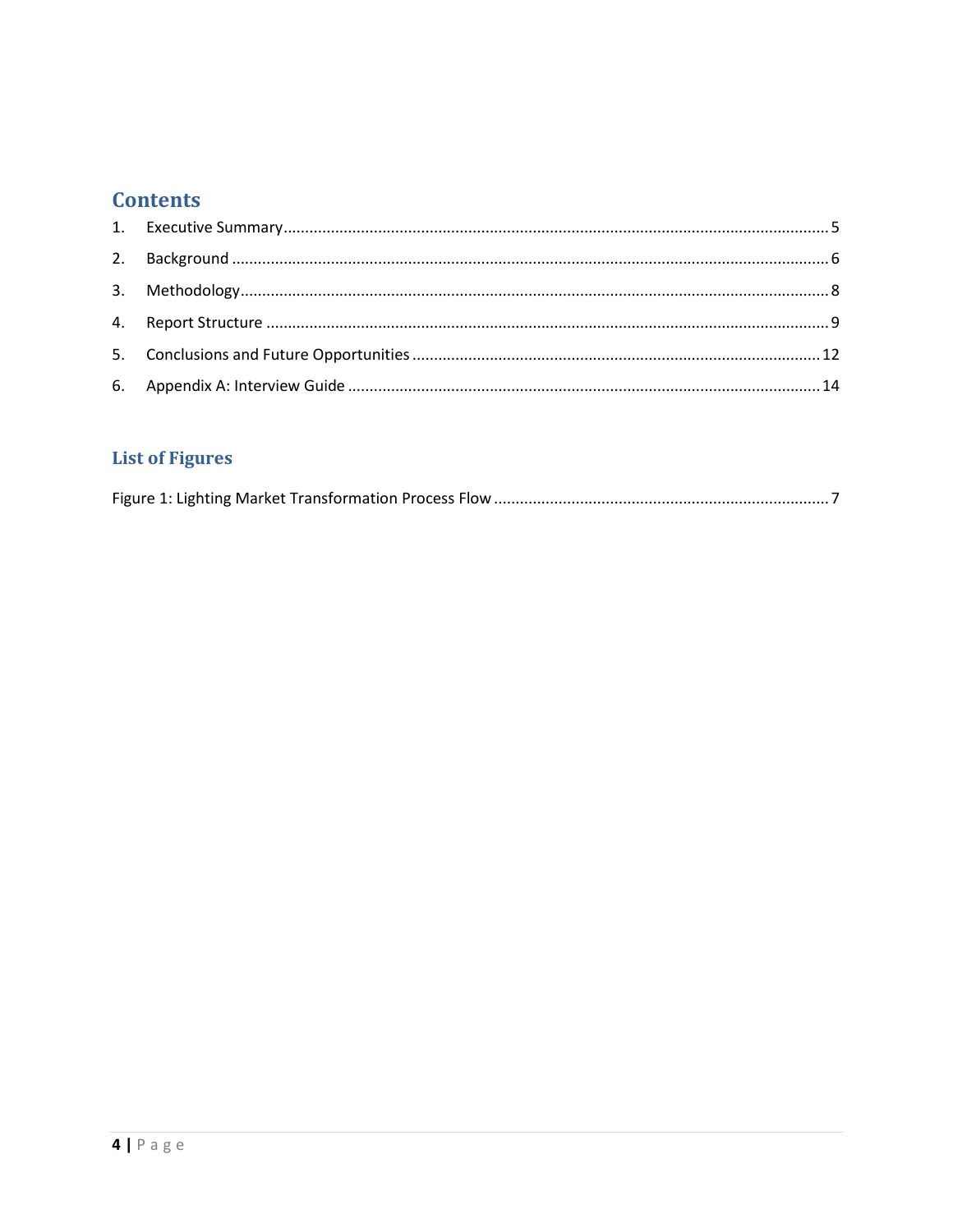## <span id="page-4-0"></span>**1. Executive Summary**

California has set an ambitious goal to reduce lighting energy use 60%-80% from the 2010 baseline year by 2020<sup>1</sup>. The California electric Investor Owned Utilities (IOUs) are key actors in the state's efforts to reach this goal because of their wide ranging work to advance efficient lighting solutions. The IOUs' Lighting Market Transformation program is focused on driving the market adoption of efficient lighting solutions through the wide range of activities supported by the IOUs: from emerging technology assessments and demonstrations to incentive and education programs to eventual inclusion of more efficient lighting technologies in state and federal codes and standards.

This report is a summary of an effort sponsored by the Lighting Market Transformation program to develop a Lighting Activity Workbook: a compendium of lighting activities completed during the 2010- 2012 Program Cycle by the IOUs as well as information from eleven other efficiency organizations and standards bodies. The intent of the workbook is to facilitate greater coordination and collaboration among the IOUs and other energy efficiency organizations to accelerate efforts in bringing advanced lighting technologies to market.

Waypoint Building Group supported the IOUs in designing and developing the Lighting Activity Workbook. This report provides the background leading to the initiation of this project, the method used by Waypoint to gather and organize the workbook's information, and suggestions for building on this effort in the future. As next steps for the workbook, Waypoint recommends:

- Conducting a gap analysis to analyze the over or under representation of potential lighting solutions and to identify key initiatives by other leading efficiency organizations that can be leveraged by the IOUs to achieve their market transformation goals.
- Transitioning the Lighting Activity Workbook into a more user-friendly database.
- Enhancing the scope of the Lighting Activity Workbook to capture prospective future activities and additional technologies that could benefit from a similar effort.

l

 $^{\text{1}}$  California Public Utilities Commission; Energy Efficiency Strategic Plan 2011 Update, Pages 95-112 http://www.cpuc.ca.gov/PUC/energy/Energy+Efficiency/eesp/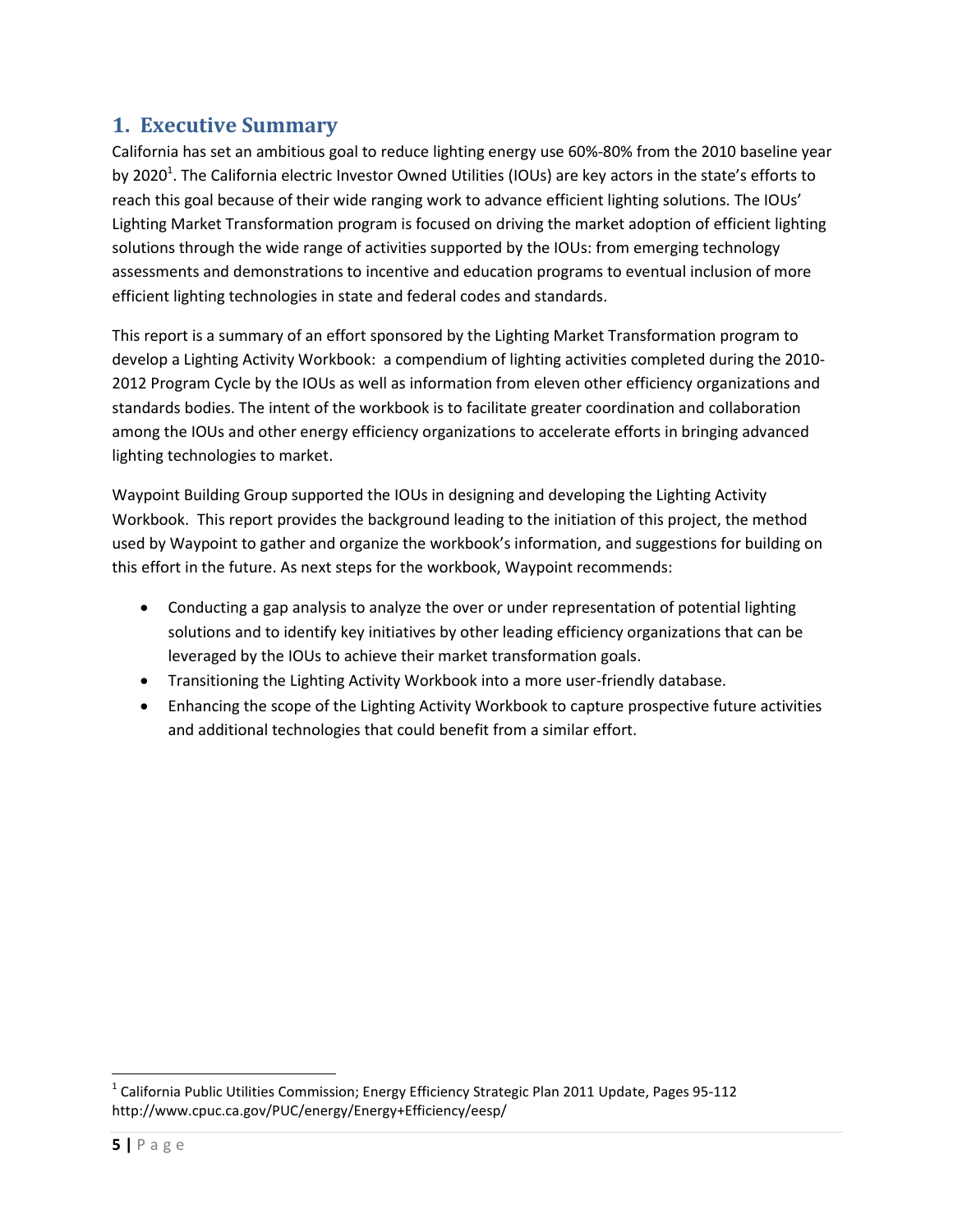## <span id="page-5-0"></span>**2. Background**

The California electric investor owned utilities (IOUs) are among the largest energy efficiency organizations in the country, with combined 2010-2012 adopted budgets of over \$3.15B.<sup>2</sup> With these funds, the IOUs advance numerous technologies that enable their customers to more effectively manage their energy use ranging from lighting to HVAC to consumer electronics, among others. Historically, lighting has been the primary driver of energy efficiency savings for the IOUs and that remains true this portfolio cycle. At the conclusion of Q3 2012, lighting technologies had delivered 50.5%, 54.7, and 69.3% of Pacific Gas and Electric, San Diego Gas and Electric, and Southern California Edison's non codes and standards portfolio performance, respectively.<sup>3</sup>

The significant percentage of performance attributed to lighting partially reflects that it is the largest source of electric energy consumption for residential (22%) and commercial (35%) customers in California and 25% of the state's total.<sup>4</sup> In addition to the quantity of energy consumed by California's lighting use, there are a number of lighting technologies that provide a wide range of customers the ability to cost-effectively reduce their energy use including compact fluorescent lamps (CFLs), light emitting diodes (LEDs) and lighting controls (controls).

Some lighting technologies, such as T8 linear fluorescent lamps and CFLs, will be deemphasized or eliminated in the 2013-2014 program cycle due to federal and state code changes. These technologies have formed a significant percentage of the IOUs' portfolios to date, but there is still significant energy efficiency potential to be tapped with the continuing adoption of advanced lighting technologies and practices in California. For example, the United States Department of Energy estimates that the over 8.2 billion lamps in the United States consume over 700 TWh of electricity.<sup>5</sup> Given that 62% of residential lamps in the United States are still lit through an incandescent source and the average residential lamp uses 46 watts of electricity, with 86% lacking a lighting control of any kind, there is still significant savings potential remaining.<sup>6</sup>

Given California's goal of reducing lighting energy use 60%-80% from the 2010 baseline year by 2020, the CPUC established a statewide Lighting Market Transformation program during the 2010-2012 portfolio cycle to develop and implement strategy for facilitating accelerated market adoption of more advanced lighting technologies and best practices. This program includes representatives from each of the Investor Owned Utilities that work with each IOU's cross-functional programs, the Energy Division and key industry stakeholders to advance efficient lighting technologies and best practices.

The process for achieving this goal has been to evaluate the full suite of lighting solutions, prioritize those that have the greatest energy efficiency potential, and then develop detailed plans for how the

 $^4$  California Public Utilities Commission. Strategic Plan Lighting Chapter. Retrieved from: [http://www.cpuc.ca.gov/NR/rdonlyres/BE058656-3913-4DDD-92D5-](http://www.cpuc.ca.gov/NR/rdonlyres/BE058656-3913-4DDD-92D5-60E82DD6AF0C/0/Lightingchapter_CAEnergyEfficiencyStrategicPlan_Jan2011.pdf)

[60E82DD6AF0C/0/Lightingchapter\\_CAEnergyEfficiencyStrategicPlan\\_Jan2011.pdf](http://www.cpuc.ca.gov/NR/rdonlyres/BE058656-3913-4DDD-92D5-60E82DD6AF0C/0/Lightingchapter_CAEnergyEfficiencyStrategicPlan_Jan2011.pdf) <sup>5</sup> United States Department of Energy. 2010 Lighting Market Characterization. Retrieved from: <http://apps1.eere.energy.gov/buildings/publications/pdfs/ssl/2010-lmc-final-jan-2012.pdf>  $<sup>6</sup>$  Ibid.</sup>

 $\overline{\phantom{a}}$ 

<sup>&</sup>lt;sup>2</sup> Energy Efficiency Groupware Application. Retrieved from: <u>http://eega.cpuc.ca.gov/Documents.aspx</u>  $3$  Ibid.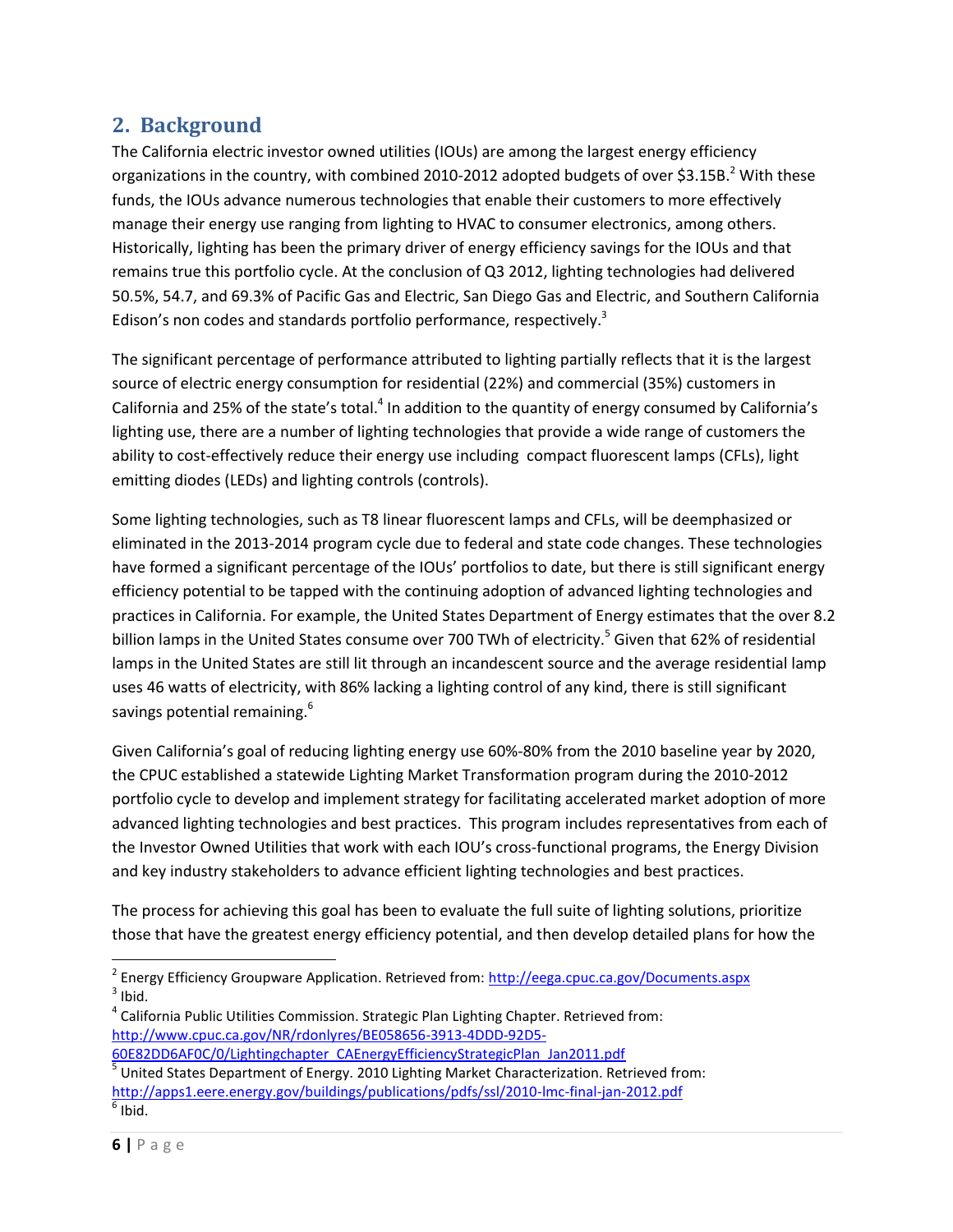IOUs will advance the prioritized technologies and market approaches. A diagram of this process can be found in Figure 1, 2013-2014 Lighting Market Transformation Process Flow.



<span id="page-6-0"></span>Figure 1: 2013-2014 Lighting Market Transformation Process Flow

To develop lighting solution strategies, one of the program's first core activities was to develop the Lighting Solution Workbook<sup>7</sup> which provides a lighting market taxonomy based on California market data. This information was used to identify the market sectors and technologies with the greatest opportunity for significant energy reduction. In addition, the IOUs outline Pipeline Plans in their annual report each year. These Pipeline Plans detail how the IOUs are advancing the biggest opportunity solutions.

To complement the Lighting Solution Workbook, the program identified the need for a Lighting Activity Workbook: a compendium of the work the IOUs and key efficiency organizations are pursuing to advance efficient lighting solutions. The goal of the Lighting Activity Workbook is to provide the IOUs and its key partners with a full understanding of the work that each organization is doing to advance efficient lighting. The intended audience of this product was initially only the IOU program representatives. However, through its development, interest among many other efficiency organizations has influenced the project's approach and scope. The workbook is intended to maximize the synergies among the IOUs and its key partners to identify best practices. After this first iteration of the Lighting Activity Workbook, the program will collaborate with interested key partners and evaluate approaches for future versions of this workbook.

The IOUs commissioned Waypoint Building Group to design and develop the Lighting Activity Workbook. This report summarizes the methodology and result of this effort. It should be noted that both workbooks are not intended to flow linearly, but rather to mutually reinforce one another. The Lighting Solution Workbook provides insight into which technologies should be the greatest focus for the IOUs and it also informs their Pipeline Plans. The Lighting Activity Workbook helps to track and coordinate IOU efforts to advance technologies and drive greater market penetration of leading lighting solutions. These efforts will result in transformed markets which will alter where the biggest opportunities are for

l

Waves of Technologies, Measures & Markets for Reconsideration

 $7$  The Lighting Solution Workbook report can be found here: [http://www.calmac.org/publications/LMT\\_Workbook\\_Final\\_Report\\_2-24-12.pdf](http://www.calmac.org/publications/LMT_Workbook_Final_Report_2-24-12.pdf)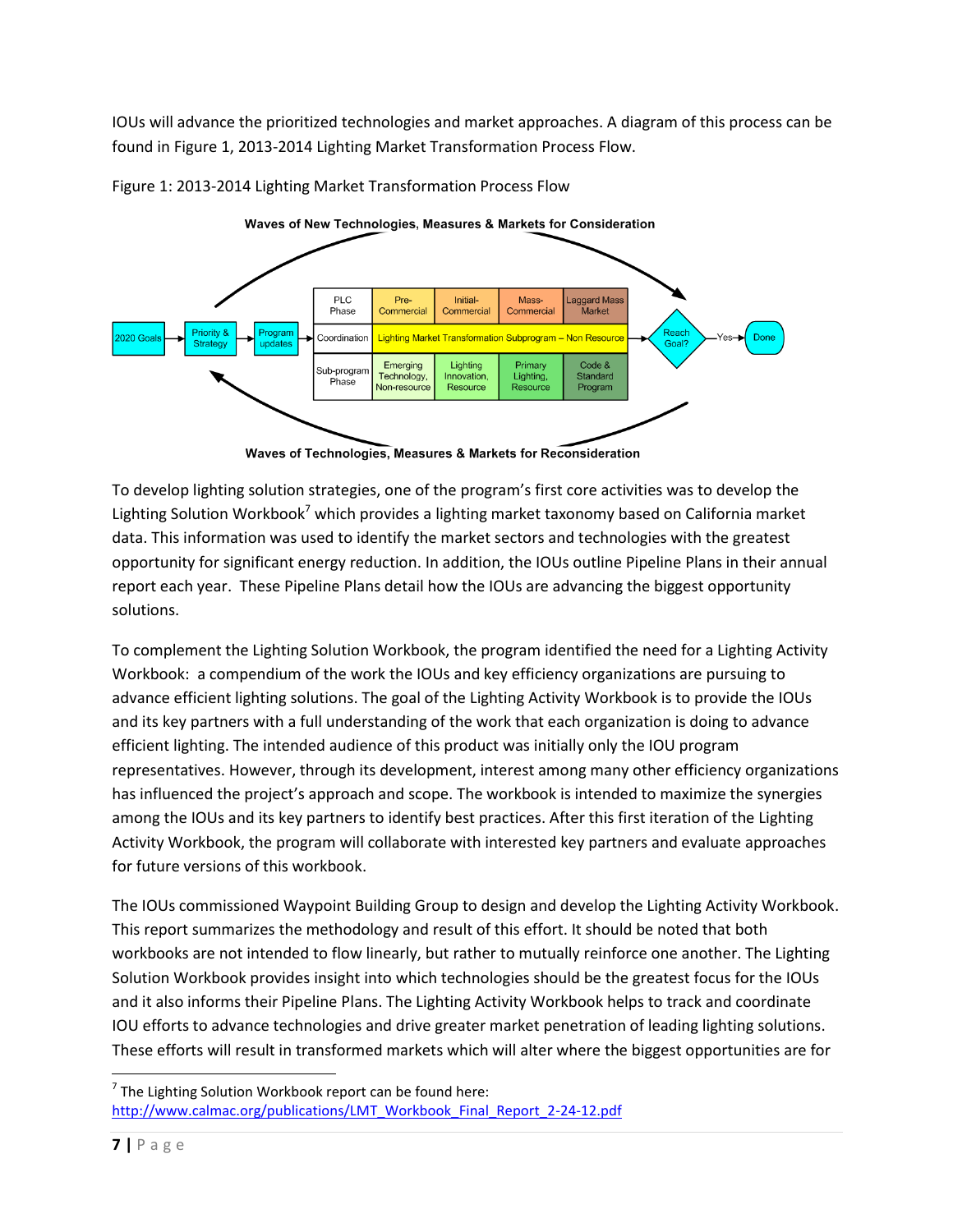IOUs. These opportunities will, in turn, be reflected in the Lighting Solution Workbook which will then impact the Pipeline Plans and efforts chosen by the IOUs.

<span id="page-7-0"></span>The remainder of this report summarizes the information collected in the Lighting Activity Workbook, the process for obtaining it and recommendations for how the report can further enable the IOUs efforts in the future.

## **3. Methodology**

To assist with the workbook's development the Waypoint team first conducted a literature review of pertinent documents identified by the Lighting Market Transformation program, namely the Lighting Solutions Workbook and LMT Annual Reports. This background information led to the development of the Lighting Activity Workbook's categories. These categories will be outlined in more depth in the Report Structure section of this report, but are as follows:

- **•** Activity Category
- Activity Name
- Sector
- Sub-Sector
- **•** Application
- New Product / Service
- Legacy Product / Service
- Program / Study / Campaign Launch
- Program / Study Expected Completion Date
- Funding
- Brief Description / Purpose
- Lead Organization
- Partners
- Website

Once the workbook categories were determined by the project sponsors, the next task was to determine from which individuals within their organizations and outside of their organizations they wanted to gather input. The partners determined that the project's scope would include the following eleven external organizations with a range of lighting expertise including standards bodies, regional efficiency organizations and leading energy efficiency organizations:

- **•** Bonneville Power Administration
- British Columbia Hydro
- California Lighting Technology Center
- **•** Efficiency Vermont
- New York State Research and Development Authority
- Northeast Energy Efficiency Partnership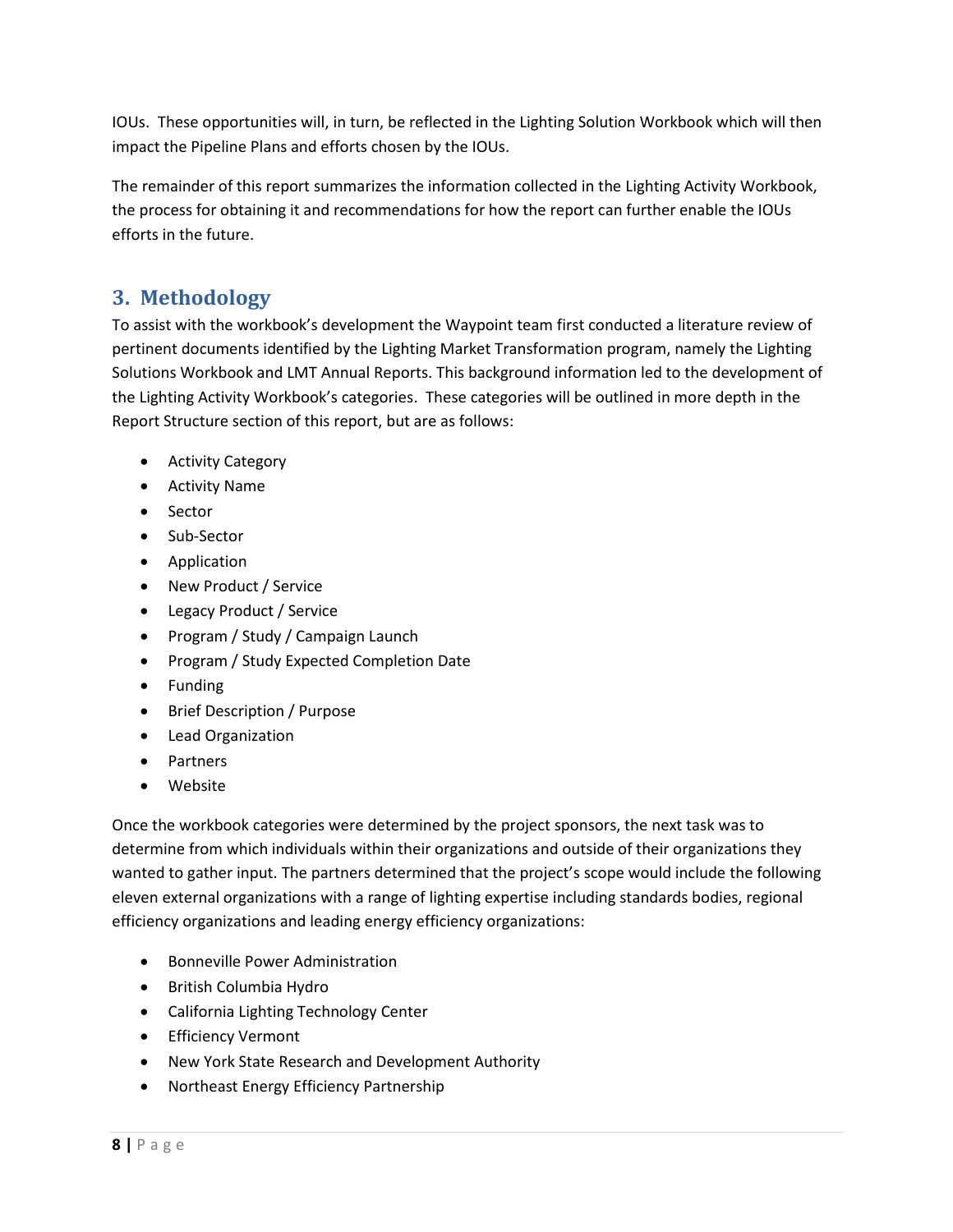- Northwest Energy Efficiency Alliance
- Pacific Northwest National Laboratory
- Puget Sound Energy
- **•** Sacramento Municipal Utility District
- United States Environmental Protection Agency

After the partners selected organizations, Waypoint developed an interview guide in close consultation with the project sponsors to capture information on the categories for the Lighting Activity Workbook as well as other topics of interest. The questions asked during the interviews can be found in Appendix A: Lighting Activity Workbook Interview Guide.

Throughout the project, the team conducted weekly check-in meetings to update the sponsors on progress connecting with their internal contacts as well as the selected external organizations and to review the updated versions of the Lighting Activity Workbook.

## <span id="page-8-0"></span>**4. Workbook Structure**

The Lighting Activity Workbook is intended to be used in conjunction with the Lighting Solutions Workbook and to inform Pipeline Plans as well as future Annual Reports. As a result, the project sponsors clearly indicated that, to the extent possible, the Workbook's structure should closely mirror that of the Lighting Solution Workbook to enable future integration. This section defines the fourteen categories for the Lighting Activity Workbook in detail.

#### **Activity Category**

This category captures the key element of the IOUs work that the activity corresponds to, including:

- Emerging Technologies Demonstrating innovative lighting technology that promise significant savings potential
- Innovative Pilot Testing innovative market deployment approaches
- Education and Training Information developed to inform consumers about a technology or trainings offered to help residential/commercial customers and trade professionals understand and implement technologies or best operational practices
- Marketing Approaches to influencing customers' purchasing behavior and driving customer's awareness of efficient lighting solutions
- Evaluation, Measurement and Verification Work to assess a program's impact
- Workpaper Development Business cases developed by the IOUs to justify energy savings claims for deemed (set dollar amount) incentives
- Codes and Standards Work completed to influence local, state or federal standards to raise the baseline energy performance of a technology or building type
- Market Transformation Activities driving the market toward sustainable adoption of energy efficient lighting solutions whereby program interventions, such as incentives, are no longer necessary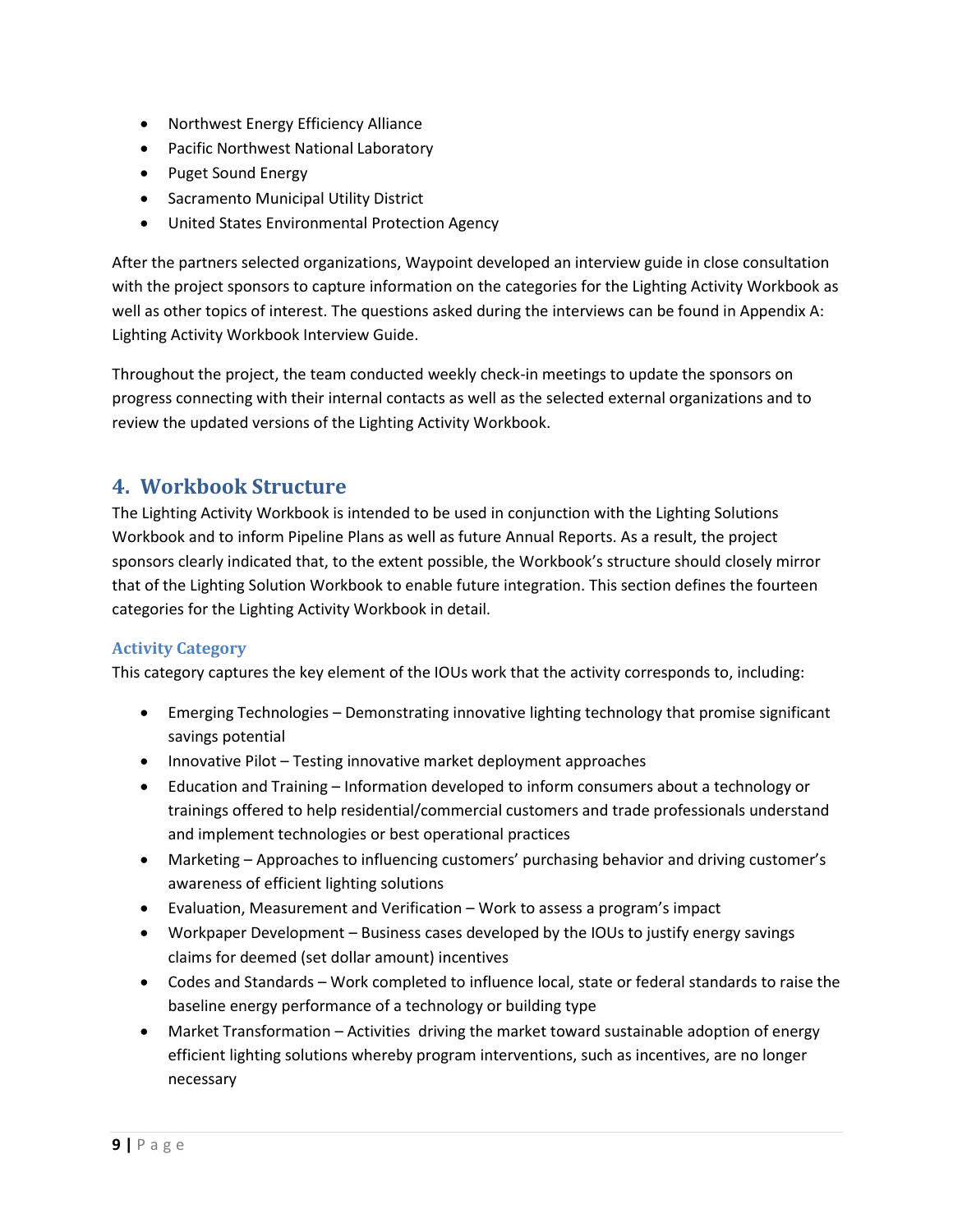#### **Activity Name**

This column captures a short description of the work pursued by the IOUs or external organizations.

#### **Sector**

The workbook highlights three sectors: residential, nonresidential interior, and nonresidential exterior. This is the same structure used by the Lighting Solutions Workbook as well as BC Hydro's lighting roadmap. In addition, the California Commercial End Use Survey<sup>8</sup> divides the commercial lighting market into interior and exterior applications.

#### **Sub-Sector and Application**

There is tremendous variability in the technologies used and operating practices within residential, nonresidential interior, and nonresidential exterior sectors. As a result, subsectors were provided for each sector to provide additional data granularity. The Lighting Solutions Workbook explored in depth the correct method for designing subsectors including:

Residential – The only residential sector is "All Residential". This sector is divided into two additional sub-sectors: interior and exterior applications.

Nonresidential Interior – The sub-sector and applications were divided based on commercial activities including:

- Common to all sub-sectors
	- o General Lighting
	- o Exit Signs
	- o General Lighting for Lobbies and Corridors
- Small Commercial (Office, Retail, Clinics, Minimart)
	- o General Lighting
- Large/Medium Offices
	- o General Lighting
- Large/Medium Nonfood Retail, Warehouses, Manufacturing
	- o Low/Medium Bay Lighting
	- o High Bay Lighting
- Agricultural
	- o General Lighting
- Large/Medium Grocery Store
	- o Low/Medium Bay Lighting
	- o Case/Display Lighting
- Hotel/Motel, Multifamily, Dorms, Assisted Living
	- o Portable Fixtures in Rooms
	- o Recessed/Common Area Lighting
- Hospitals
	- o General Lighting

 $\overline{\phantom{a}}$ 

<sup>8</sup> Itron. California Commercial End-Use Survey. 2006.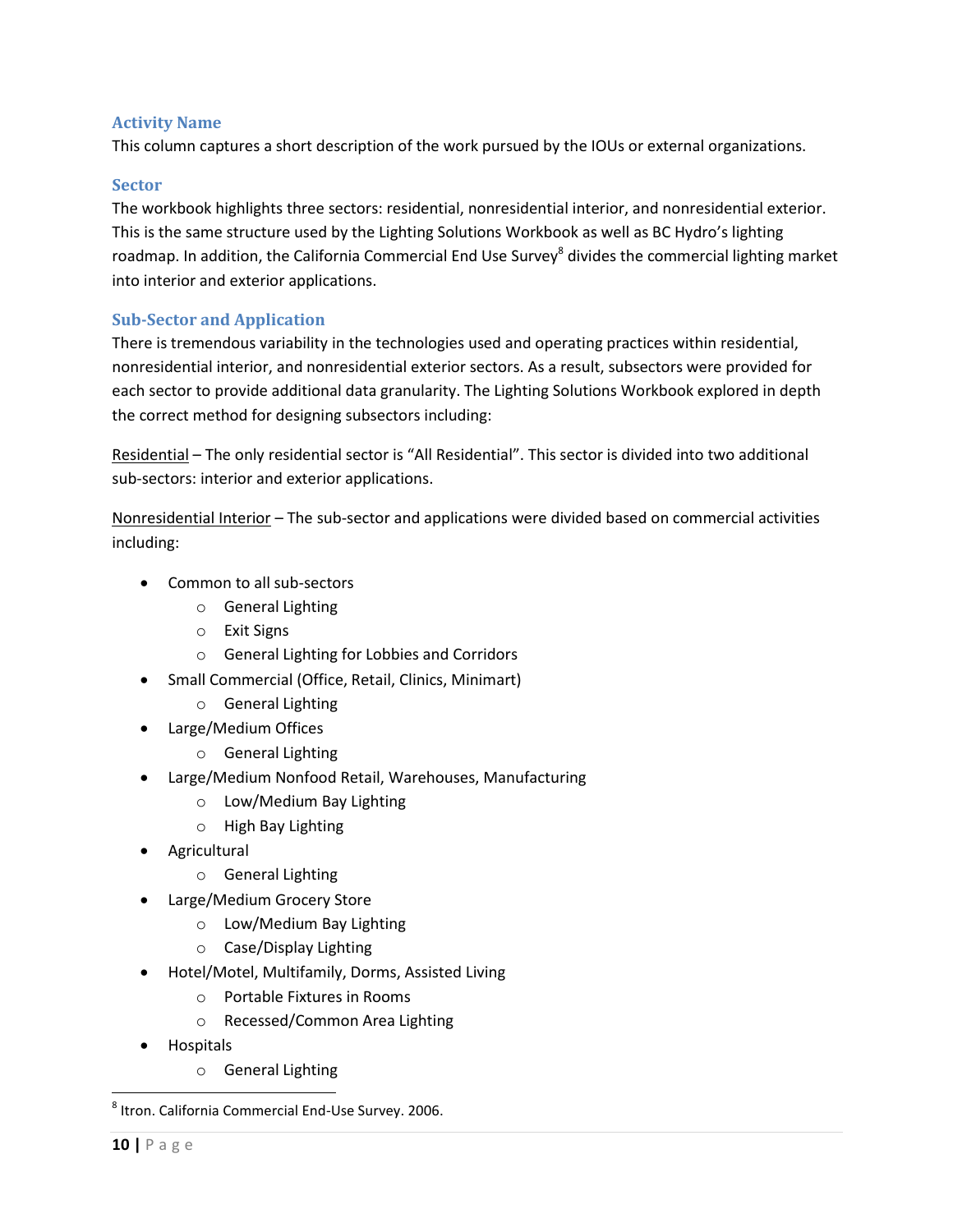- Restaurants
	- o Dining Room Lighting
	- o Menu Board Lighting
	- o Kitchen Lighting
- University/College
	- o Medium Bay for Classroom/Office Lighting
	- o High Bay Lighting
- K-12
	- o Classroom Lighting
	- o Gymnasium/Cafeteria Lighting
- **Other** 
	- o General Lighting

Nonresidential Exterior – This sector was divided into the following two sub-sectors and corresponding applications:

- Roadway Lighting
	- o Street Lights
	- o Traffic Signals
	- o Signs and Billboards
- Area Lighting
	- o Outdoor Parking (Pole-Mounted)
	- o Covered Parking (Ceiling Mounted)
	- o Perimeter (Wallpacks)
	- o Public Area (Pathway and Landscape)

#### **New Product/Service**

This category was slightly modified from the Lighting Solution Workbook's "Replacement Lighting Practice" category based on feedback from the project's sponsors. The Lighting Activity Workbook encompasses both efforts to evaluate and incentivize technology as well as efforts to promote and educate customers on technology. As such, the category needed to be broader than it was for the Solutions Workbook, which is focused solely on providing an accurate taxonomy for the lighting market.

#### **Legacy Product/Service**

The existing lighting practice that the new product or service is meant to replace.

**Program/Study Launch** The quarter the effort was initiated.

#### **Program/Study Completion**

The quarter the effort was completed.

#### **Funding**

The amount of funding directed at the effort (where available).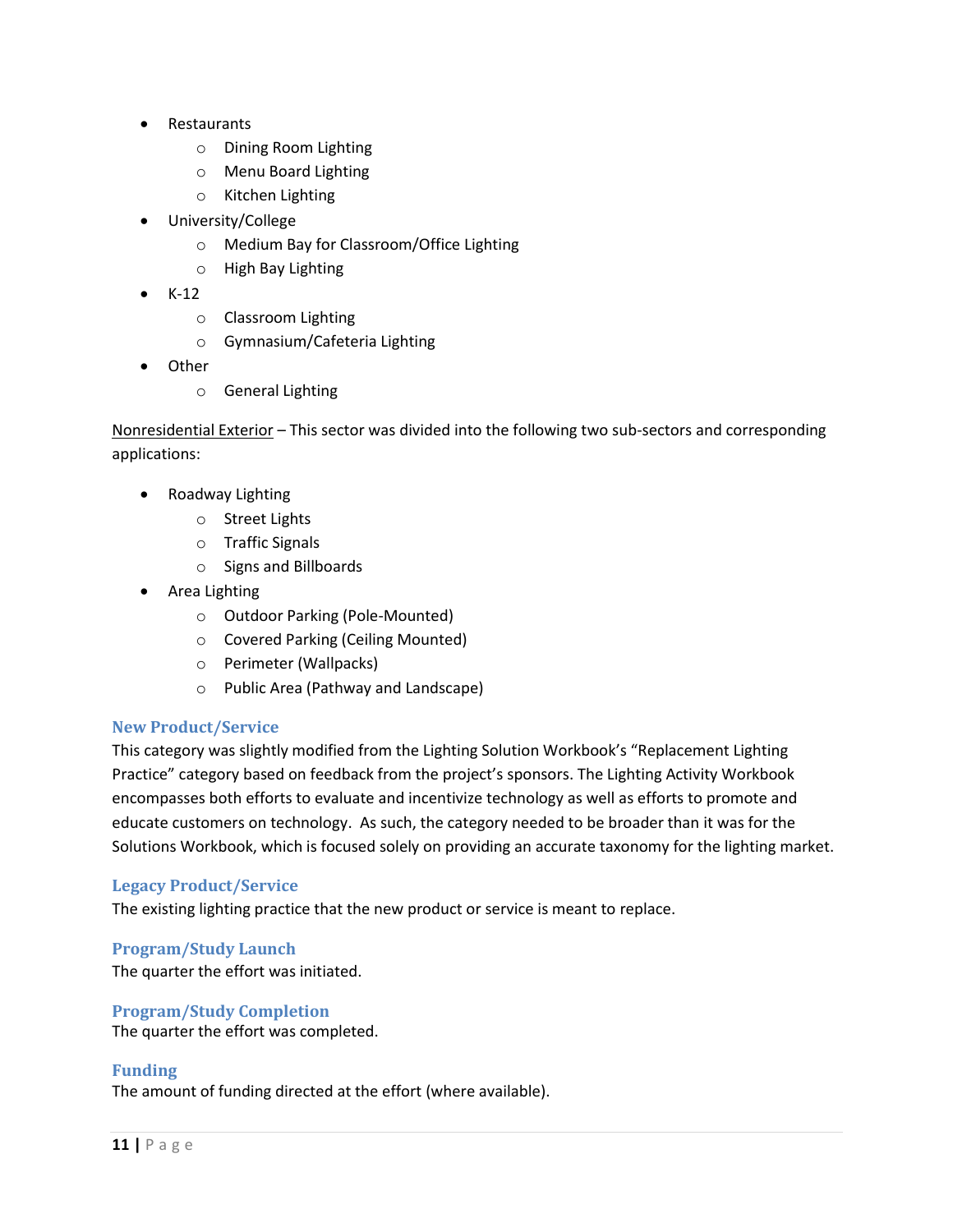#### **Brief Description**

This field is a synopsis of the activity that highlights key findings where available.

#### **Lead Organization**

The organization leading the effort, frequently this responsibility was shared across the IOUs.

#### **Partners**

This category lists all collaborators on a given activity. For instance, for emerging technologies partners this would include the vendors whose technology is evaluated as well as the organizations agreeing to participate in the study. For an innovative pilot, partners could include participating technology vendors and retailers.

#### **Website**

This field provides the URL where additional information about the activity can be found. Examples include the emerging technology report or a link to a completed evaluation study.

## <span id="page-11-0"></span>**5. Conclusions and Future Opportunities**

The Lighting Activity Workbook project has revealed a tremendous amount of work underway across the IOUs and leading efficiency organizations to advance high performance lighting. Although the workbook now contains hundreds of rows of information, it is clear that the document is a first step in a longer process of information gathering to enable collaboration among the IOUs, standards bodies and other efficiency organizations. There was a great deal of enthusiasm among the other efficiency organizations to formalize the document into a format that can be maintained and updated over time.

Through the workbook project, a number of additional opportunities were identified by the Waypoint Team to improve upon the initial workbook iteration as well as to enhance collaboration between the IOUs and other leading efficiency organizations. The most significant of these opportunities are outlined below.

#### **Conduct a Gap Analysis**

The Lighting Solution Workbook provides a taxonomy for the California lighting market with corresponding estimates of energy efficiency potential. The Lighting Activity Workbook highlights efforts underway to advance key lighting technologies. The IOUs can now conduct a gap analysis to determine which high potential technologies are over and under-represented by their efforts as well as to identify key initiatives by other efficiency organizations that can be leveraged by the IOUs to achieve their market transformation goals.

#### **Transition the Workbook into a User-Friendly Database**

The IOUs sought to complete the first phase of the Lighting Activity Workbook during the 2010-2012 portfolio cycle with an understanding that it is a first iteration in a long process of effectively communicating information within and between the IOUs as well as with other efficiency organizations. The initial iteration has a great deal of information, but as an Excel file it will be challenging to maintain in its current form because of concerns about document control and accessibility. The project sponsors have reiterated throughout the process that in order to evolve, additional technology solutions for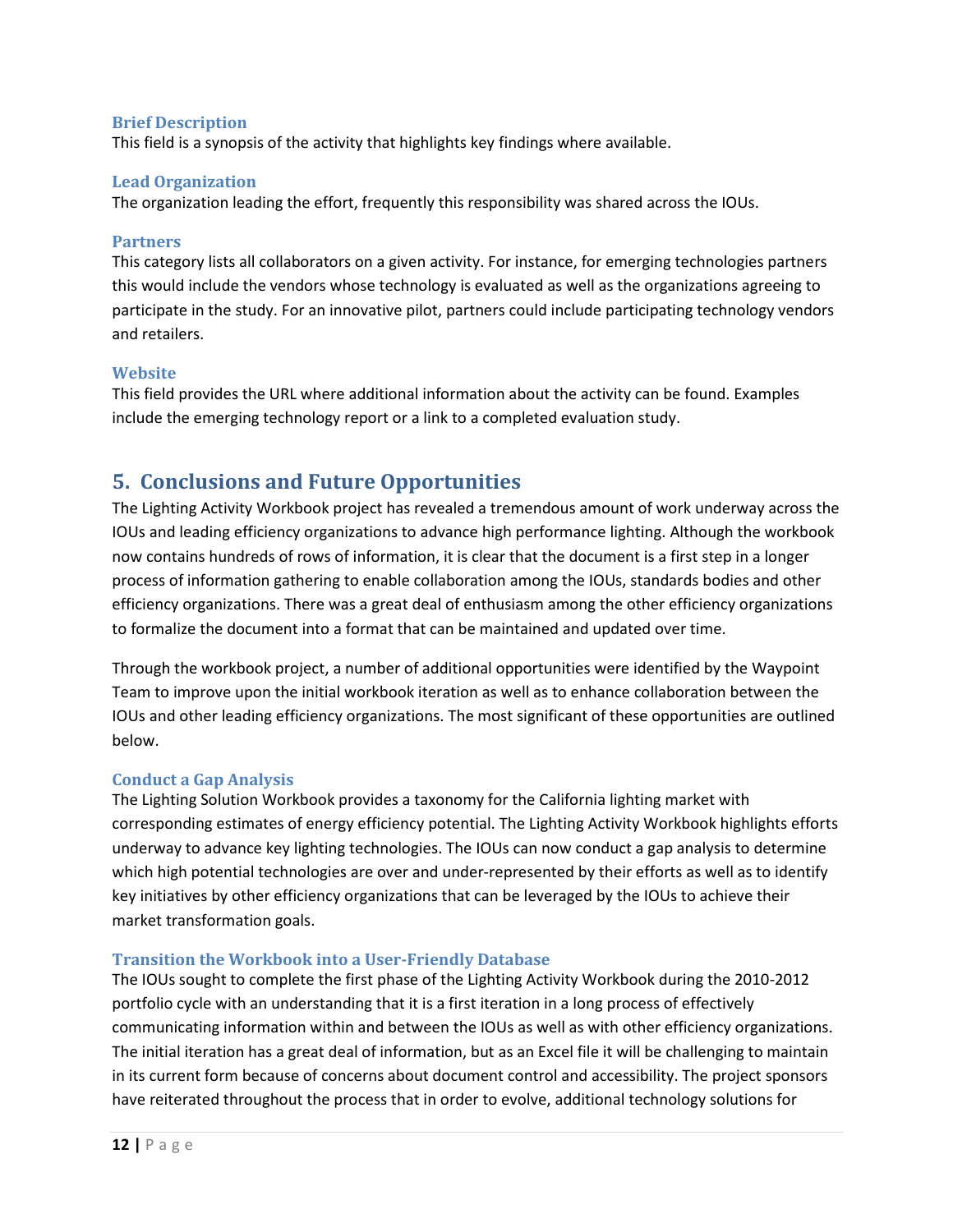maintaining and updating the data need to be explored. Waypoint has identified two decision points to move forward in this product's evolution:

*File Sharing and Access –*Throughout the workbook project a Microsoft SharePoint site has been used to share information among the project sponsors and with the Waypoint team. The site will remain active after the conclusion of the project for the project sponsors. If the future plan of the Activity Workbook is to share this information between a core group of select program managers, SharePoint (or a similar document-sharing platform) is recommended.

The downsides to SharePoint are that 1) the site requires an administrator and 2) documents stored on this platform often suffer from "out of sight, out of mind" and therefore are not always well maintained. Depending on the future audience of the Lighting Activity Workbook, the IOU's may want to evaluate a public website for displaying the information. The transparency of a public website promotes maintenance. Another limit to the current format is the limited ability to search and filter a spreadsheet. A more advanced database approach can be centrally stored in a SharePoint site or public website.

Other potential participating organizations that the IOUs could target to enhance the Lighting Activity Workbook include:

- BC Hydro
- Bonneville Power Administration
- California Public Utilities Commission
- California Lighting Technology Center
- ComEd
- Commercial Buildings Consortium
- Consortium for Energy Efficiency
- **•** Efficiency Vermont
- Green Parking Council
- National Grid
- New York Energy Research and Development Authority
- Northeast Energy Efficiency Partnership
- Northwest Energy Efficiency Alliance
- NSTAR
- Sacramento Municipal Utilities District
- U.S. Department of Energy and National Labs
- U.S. Environmental Protection Agency

*Data Input and Updates –*There are three primary options for a process to update the information in the workbook over time.

First, an option that will require the least up-front investment is to require users to manually update the information in the spreadsheet when there is a change in program information or a new activity. This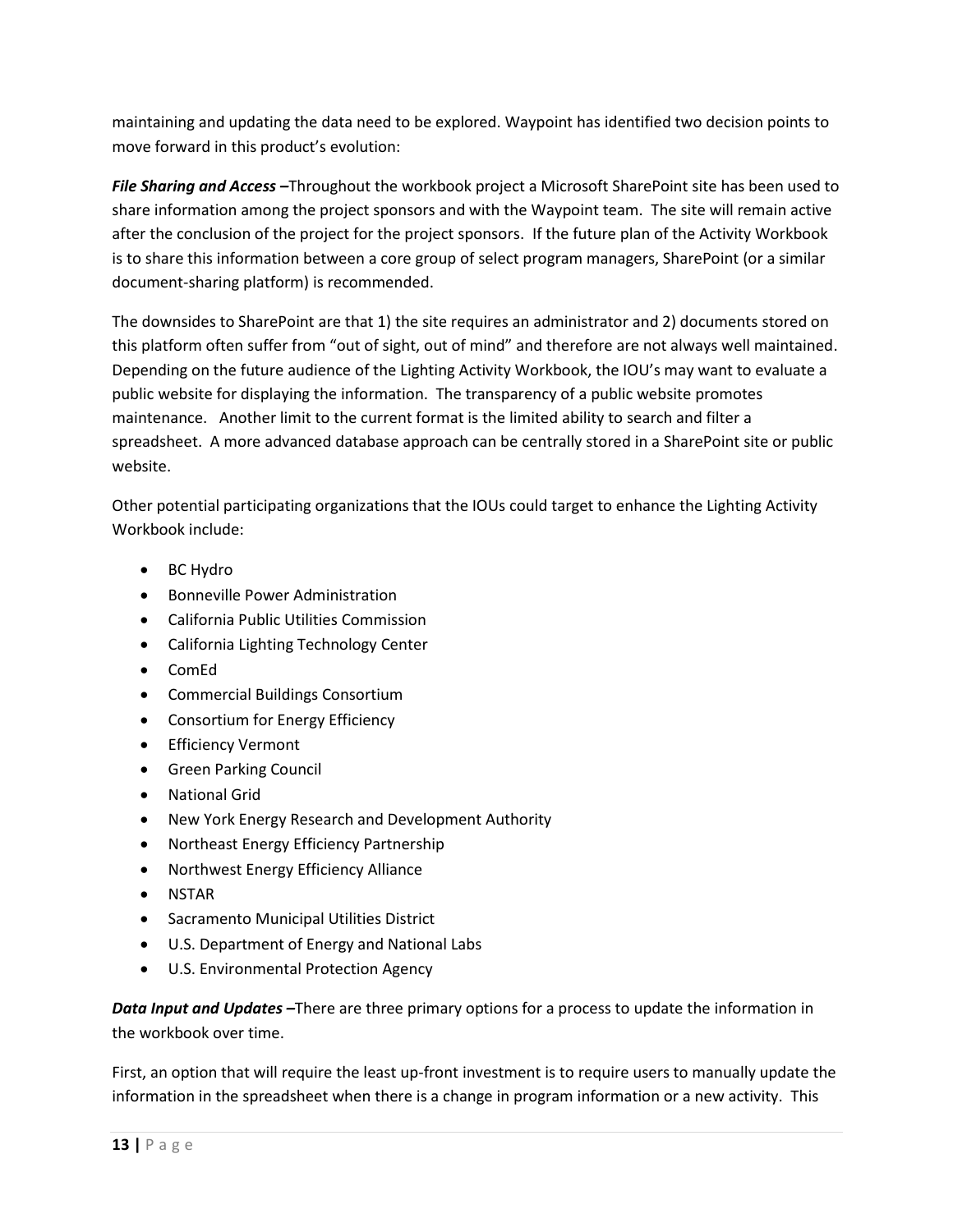process is simple, but it will be difficult to ensure that the information will be kept updated and consistent over time.

Second, an interviewee proposed using XML tags to allow a database to be automatically populated with relevant information. Tags allow a web program to scan organization web pages and insert updated information into the database automatically as it is revised. The downside to this approach is that it will require adopting this tagging practice within several areas of each efficiency organization (e.g. emerging technologies, marketing teams, EM&V).

A third, hybrid approach, is to develop a standard form that is imbedded with XML tags to be completed by users. Users will still be required to conduct limited data entry, but this process can be standardized and more user friendly in a form than by entering data into a spreadsheet. The workbook can be configured to automatically populate with updated data since the form is coded with the XML tags.

#### **Prospective View**

The first stage of the project was to document efforts underway. During conversations with the project sponsors it was acknowledged that additional work is needed to capture the prospective work planned by the IOUs and leading efficiency organizations within a reasonable time horizon (two years was recommended). Conversations with external parties revealed similar interest in documenting planned work to allow for greater collaboration.

#### **Include Other Technologies**

<span id="page-13-0"></span>Multiple external organizations lamented that this effort was isolated to lighting technologies. If the LMT members find the database to be a useful communication and planning tool such an effort should be considered for other high priority technology categories such as HVAC and plug loads.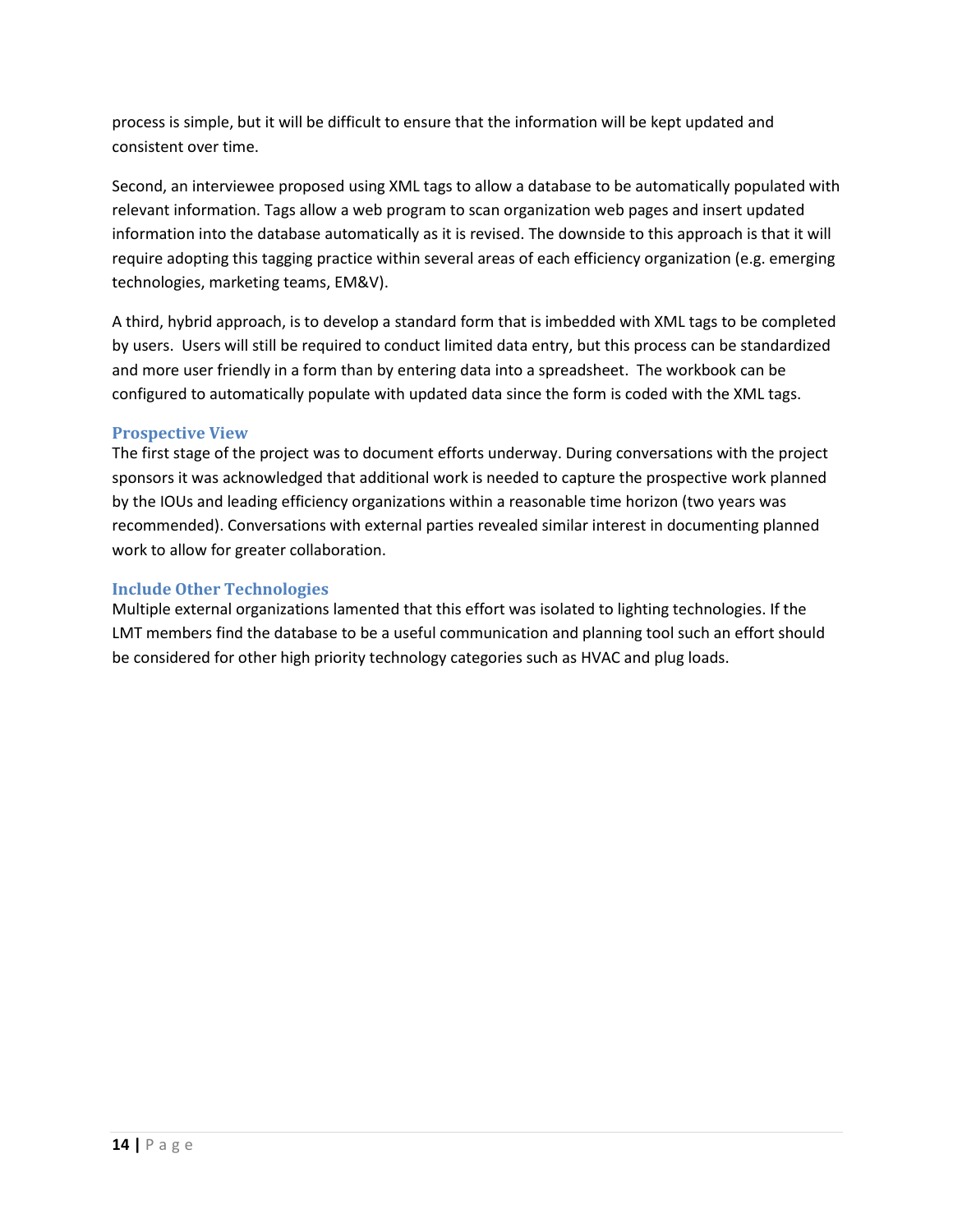## **6. Appendix A: Interview Guide**

**LIGHTING ACTIVITY WORKBOOK INTERVIEW GUIDE**



**Administered by Waypoint Building Group**

*220 Montgomery Street. Suite 310 San Francisco, CA 94104*

**October/November 2012**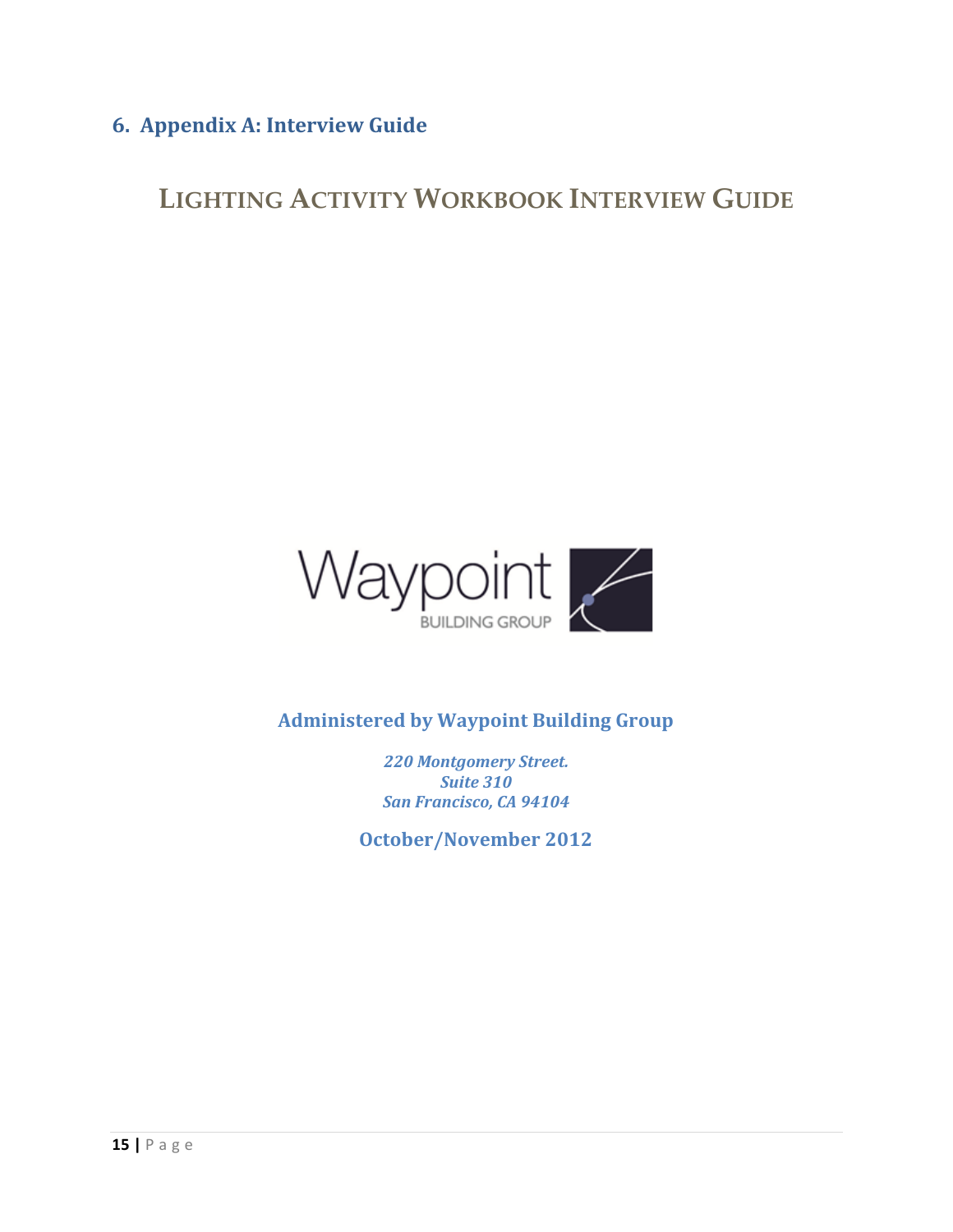This questionnaire is part of a study conducted by Waypoint Building Group on behalf of Pacific Gas and Electric, San Diego Gas and Electric, and Southern California Edison. The intent is to capture lighting activities underway at your organization. Your participation is greatly appreciated. Thank you.

### **Background**

- 1. Name Click here to enter text.
- 2. Role Click here to enter text.
- 3. Size of efficiency budget Click here to enter text.
- 4. Size of lighting budget Click here to enter text.

### **Efficiency Organizations**

- 1. What emerging technology projects have been completed, are underway, or are planned for the 2010-2012 time period? Click here to enter text.
- 2. What education and training efforts does your organization provide? For instance, do you have training centers, online tools, or other efforts to educate your customers on efficient lighting technologies and techniques? Click here to enter text.
- 3. What significant marketing efforts have been completed, are underway, or are planned for the 2010-2012 time period? Click here to enter text.
- 4. What incentive programs are available through your organization to advance lighting energy efficiency? Click here to enter text.
- 5. Have any new approaches to advancing lighting efficiency been piloted since 2010? Are any new pilots underway or planned? Click here to enter text.
- 6. Are any EM&V activities underway? Specifically, are there any studies underway that would inform program models, technical potentials, market potentials, etc? Click here to enter text.
- 7. What efforts has your organization undertaken to advance lighting codes and standards since 2010?
- 8. Are there any other activities underway to advance efficient lighting that you would like to discuss? Click here to enter text.
- 9. Are there other categories of information that should be considered for future workbook updates? Click here to enter text.

### **CLTC**

- 1. Can you confirm that emerging technology projects are accurately captured for the 2010-2012 period? Click here to enter text.
- 2. What emerging technology work do you currently have underway? Click here to enter text.
- 3. What lighting codes and standards work have you been involved in? Click here to enter text.
- 4. What other innovative pilots/programs (outside of ET) are you currently working on? Click here to enter text.
- 5. Is there anything missing from our analysis that you would like to see added in future updates? Click here to enter text.

### **ENERGY STAR**

1. Can you confirm that the lighting standards that we have captured are accurate for the 2010-2012 time period? Click here to enter text.